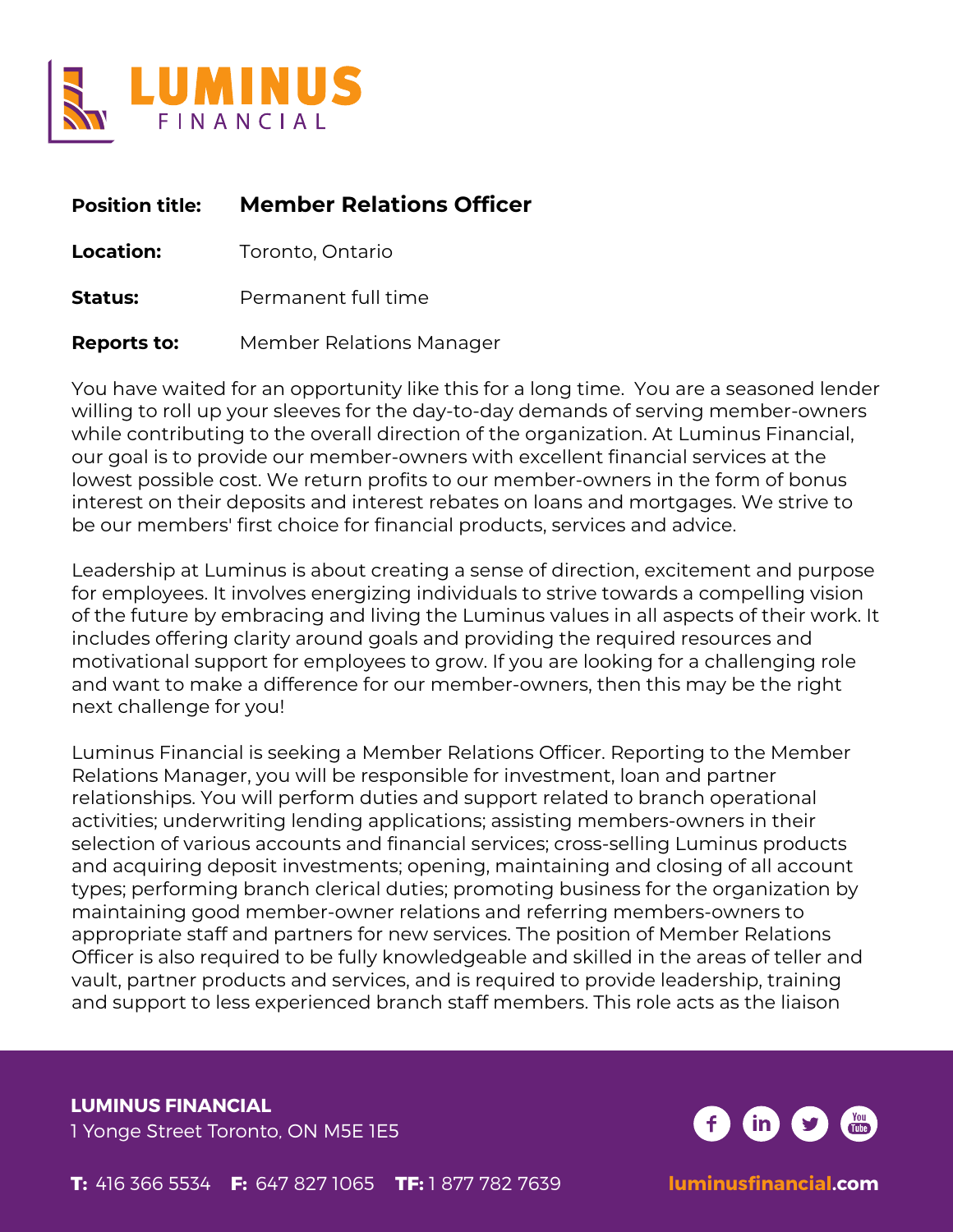

between member-owners and various credit union departments (i.e. loans, deposits, accounting) and actively participates in all branch campaigns and promotions and champions the organization's sales oriented culture by performing all aspects of the mandate.

#### **Principle Accountabilities:**

- Act as an ambassador for Luminus both internally and externally to promote the Luminus brand
- Demonstrate a high level of professionalism at all times through attire, voice and actions
- Maintain a team environment that is open and transparent
- Act as the primary resource for opening new accounts and effectively manages the member-owner on-boarding process
- Process appropriate documents associated with the sale of savings and investment products
- Interview loan and mortgage applicants, analyze financial information, assess credit and adjudicate loans and mortgages within discretionary limits and/or make recommendations for approvals/declines to appropriate next level
- Identify opportunities to promote, up sell, and cross sell the credit union credit products and partner products
- Participate in all branch promotions as set out in the business plan
- Participate in outbound calling programs
- Work with branch partners to ensure the culture and brand is upheld
- Support and uphold a team based work environment that includes cross-
- functional support that creates a proactive atmosphere of supporting one another
- Grow the membership and assets of the branch
- As required, represent the credit union in the community by participating in/organizing local business activities and community functions.
- Focuses and strictly manages all areas of compliance, branch operating procedures, lending policies and security requirements
- Other duties as assigned

**LUMINUS FINANCIAL**

1 Yonge Street Toronto, ON M5E 1E5

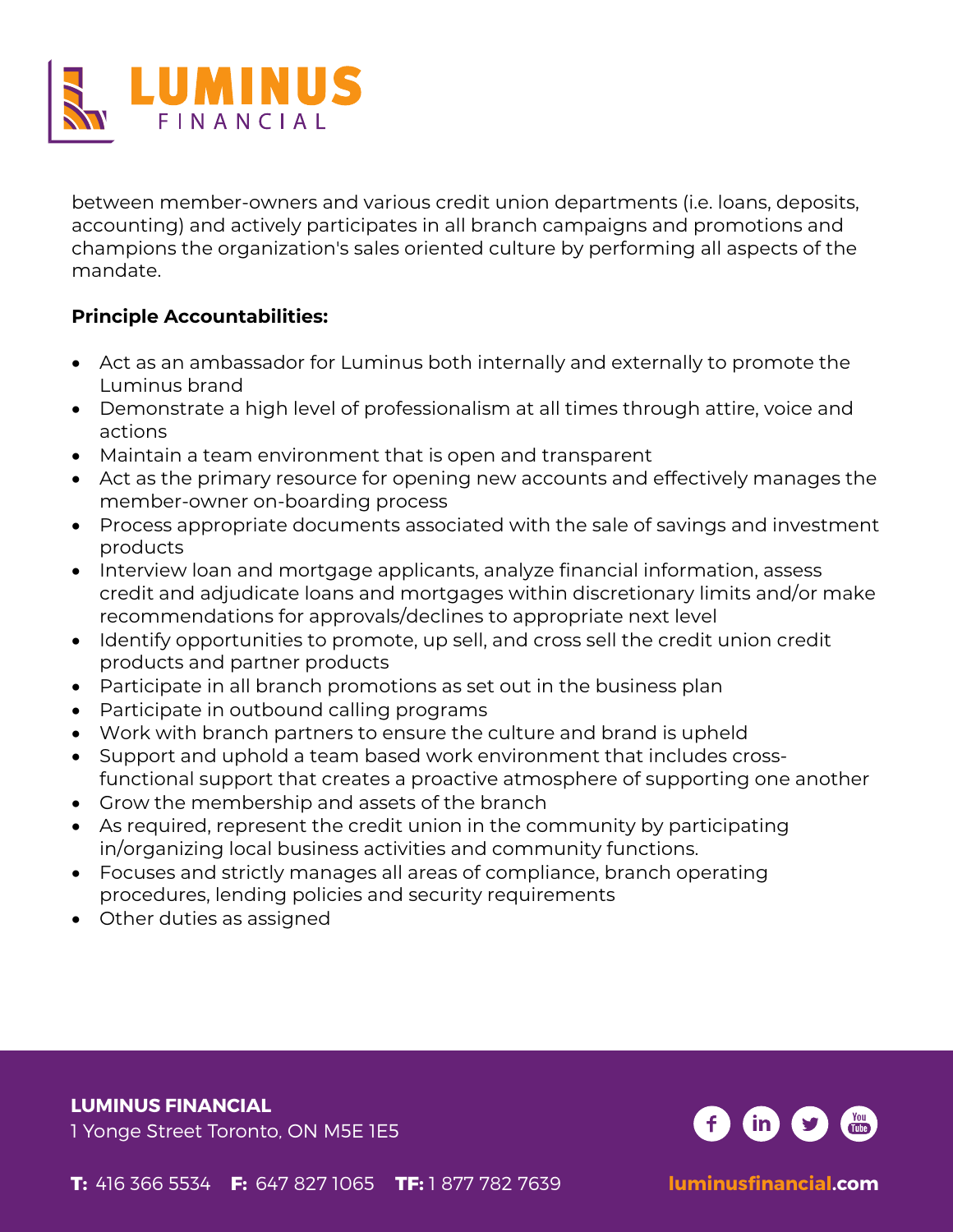

# **Minimum Qualifications:**

- Must have 3-5 years residential mortgage underwriting experience
- Must have 1-2 years underwriting experience with Alt-A loans
- Undergraduate university degree is an asset
- Detailed working knowledge of real estate, covenant assessments, principles of credit analysis and risk management
- Ability to make quick accurate decisions
- Demonstrated ability to work within a team environment
- Proven track record of reaching/surpassing sales targets
- Demonstrated ability to identify addition member-owner needs

## **Required Competencies:**

- 1. Loan and Mortgage Adjudication
	- Uses sound judgment to make good decisions based on information gathered and analyzed
	- Negotiating, approving, recommending, and declining applications within Luminus Financial's Residential Underwriting Guidelines, including:
	- Review of credit information
	- Review of real estate appraisals
	- Follow-up on outstanding conditions/documents
	- Preparing and issuing mortgage commitments
- 2. Decision Making
	- Uses sound judgment to make good decisions based on information gathered and analyzed
	- Considers all pertinent facts and alternatives before deciding on the most appropriate action
	- Commits to decision
- 3. Teamwork and Member Service
	- Interacts with people effectively. Able and willing to share and receive information.

#### **LUMINUS FINANCIAL**

1 Yonge Street Toronto, ON M5E 1E5